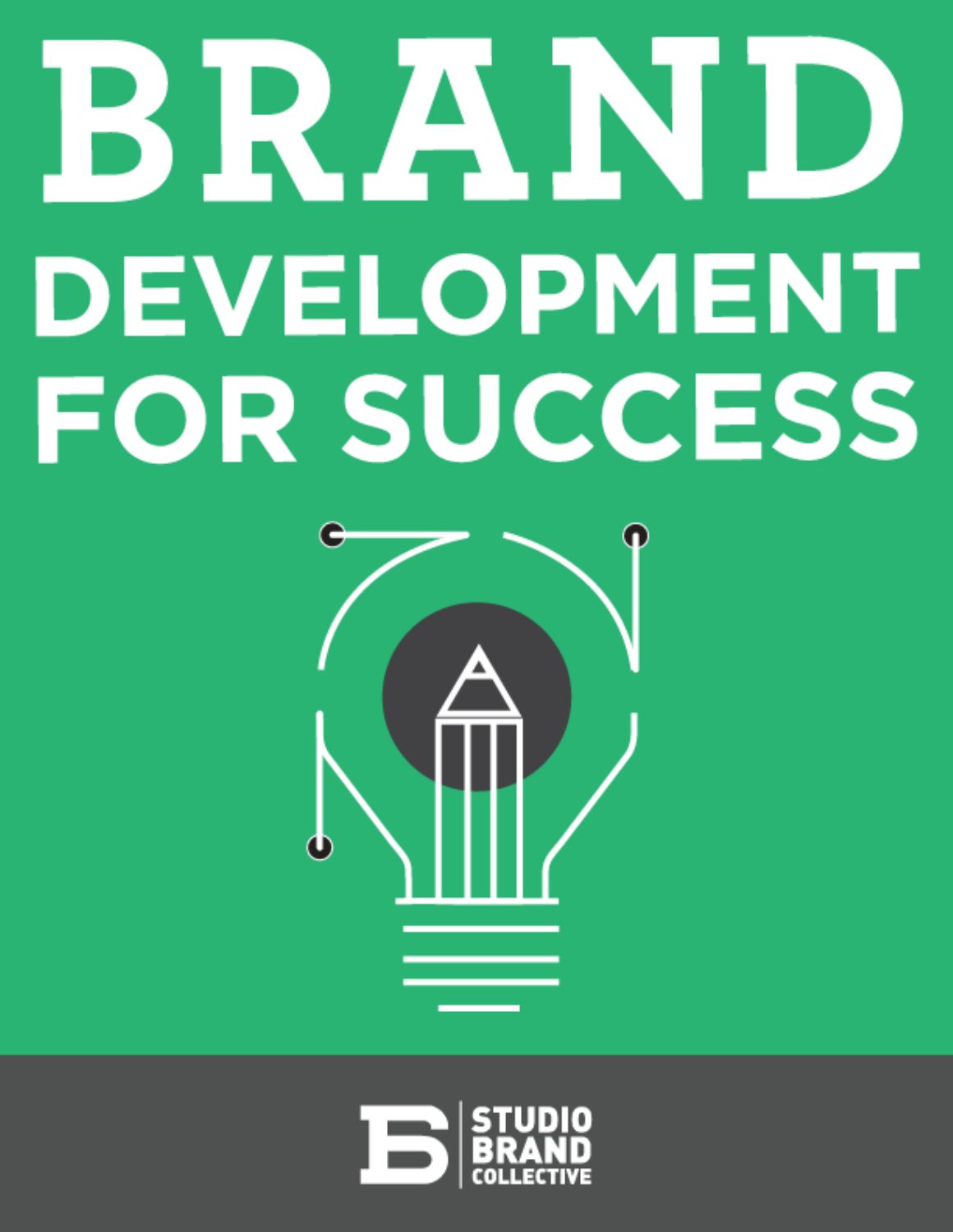# INTRODUCTION

In today's market, a consistent brand can make or break a business. Even with a top-notch product or service, you can still find yourselves slipping behind the competition if your brand falls short. **BUT DON'T FRET!** With the right outlook and knowledge, you can create a brand that will captivate your customers and create a story that will secure them for years to come—and here are the first steps.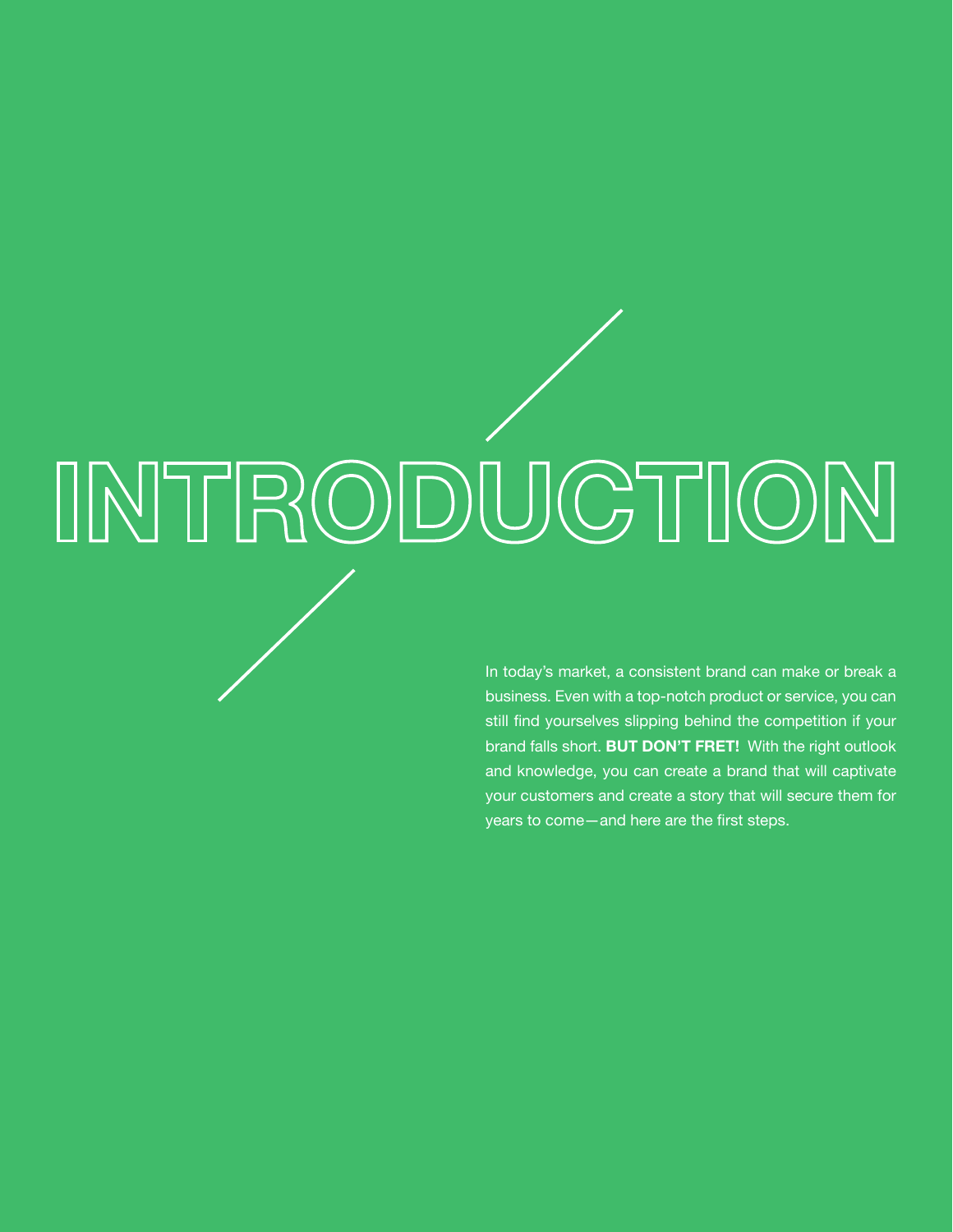### **YES, CREATING A CONSISTENT BRAND IS IMPORTANT!**

Branding your small business involves projecting a strong, consistent image throughout every aspect of your marketing efforts, from traditional to online mediums. A consistent brand will maximize your brand presence, enabling potential customers to fully understand the value you provide them. This is all done by projecting what makes you… You! Branding involves projecting your business' unique personality and ensuring that the message of what your business and values are all about is clear.

Unfortunately, as online marketing becomes more and more crucial, many small businesses have fallen off the wagon when it comes to marketing best practices, or they didn't create a clear strategy before launching their online presence. Part of branding includes optimizing your Web presence to ensure that you are consistent across your various Web properties. This way, no matter where someone finds your business online, they are left with a compelling, lasting impression.

If your business has been in operation for some time, it's inevitable that you will experience periods of growth and development. During this time, the 'brand' transforms into one of your most important assets as it becomes associated with your products and services. While the quality and pricing of a brand's products and services are critical to its success, many companies arguably rely more on strong branding and customer loyalty to keep profits flowing.

With competitors in each industry, companies must strive to products and services in a way that successfully connects with customers. Businesses also have to generate awareness and maintain a good reputation to keep their brands strong, which goes far beyond simple distinctions such as the brand name, logo, or package design.

In an increasingly globalized world, protecting your brand's value is not always simple. To succeed, you must understand how to protect your brand equity, both legally and competitively.

# **CHAPTER**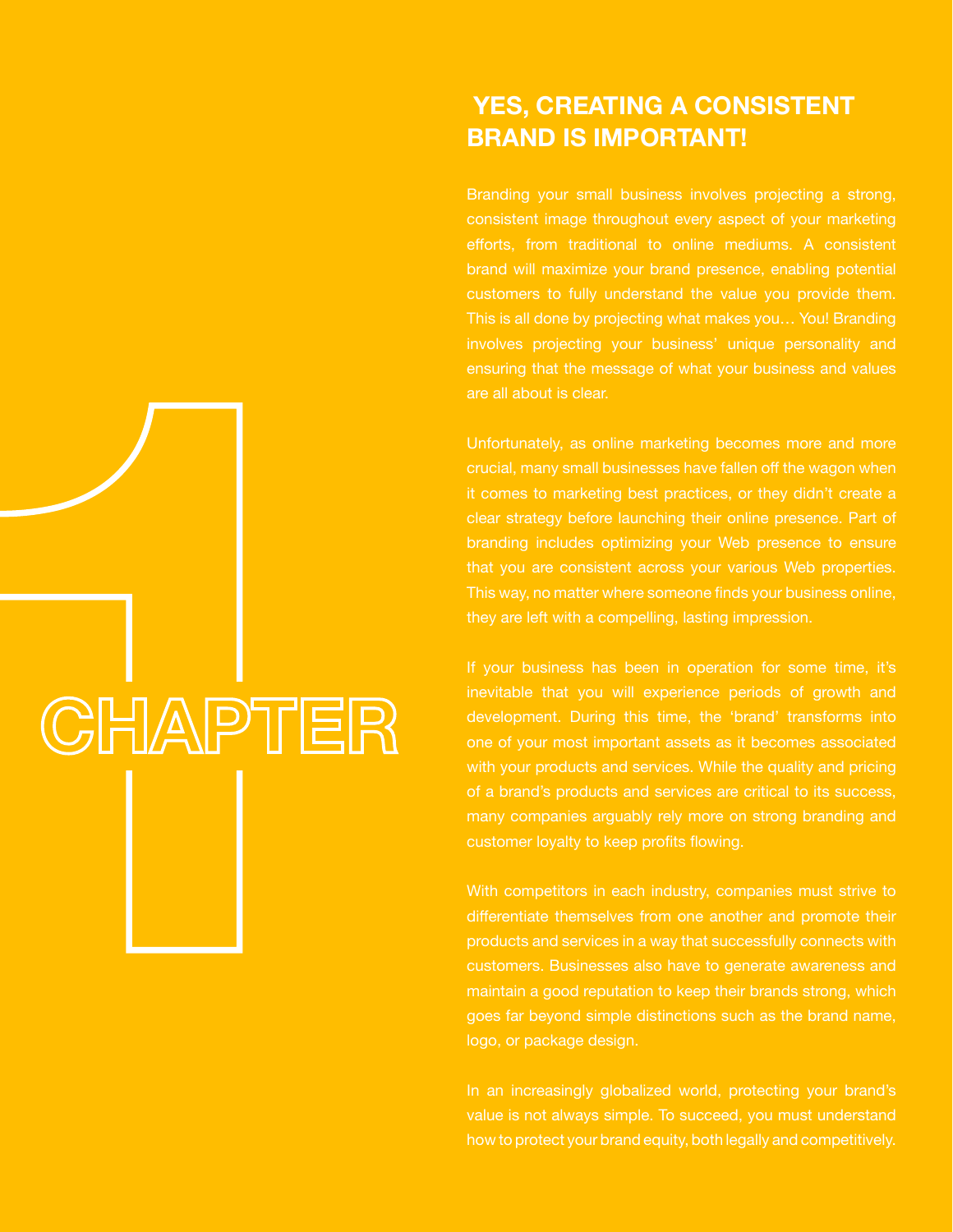### There are two parts to every brand: **A VISUAL IDENTITY AND YOUR BUSINESS PROMISE.**



1. Visual identity encompasses all the visual elements of your brand – logo, fonts, colors, images, and taglines – that make your business recognizable.



2. Business promise is what you guarantee to consistently deliver to your clients. It also refers to the value of the company.

### **WHAT IS THE BENEFIT OF MAINTAINING BRAND CONSISTENCY?**

A consistent online brand helps your customers clearly differentiate you from the competition, since a brand signals a level of quality that grows as your brand becomes more recognized. A brand also establishes the personality of your business, attracting ideal clients. If you associate your brand with high standards such as trust and quality, clients and prospects will associate your brand image—logo, colors, and message—with that value emotionally.

This inevitably increases customer trust, loyalty, and familiarity. A strong, focused brand consistently projected across all of your Web properties makes your business more credible and desirable.

#### **HOW DO YOU CREATE BRAND CONSISTENCY?**



1. Start with your company name. This sounds logical, but many businesses become too attached to a name before evaluating it. Focus groups and surveys are key in determining if your business' name truly evokes to emotion you hoped it would.

2. Grab a domain name consistent with your business name. If you can't get a domain that matches your business name exactly with no hyphens or other special characters, brainstorm for a different one that works for your business. Just make sure that what you pick is easy to say and spell and is intuitive.

# in  $\mathcal{P}$   $S_{+}$

3. Claim your business' name on social media. Most social media sites allow you to personalize the web address for your profile. Try to use the same one on each social site to assure customers that there is no doubt that the profile belongs to your business. This will also come in handy when promoting social media on your marketing materials.



4. Use a consistent logo on all web properties. If you have a logo, make sure it's on everything you do. It doesn't have to overwhelm the space, and you should have varying logos to choose from—the original, stacked or not stacked, full color, and white and black versions.



5. Ensure that the imagery suits your brand. When uploading cover photos or social media posts, each photo should be chosen carefully. Does the photo evoke the right emotion? Is it offensive or boring? Do the colors fit with your brand? These are questions you need to answer.



6. Create an excellent product or service, which leads to a strong brand with brand loyalty. Your brand is useless if it renders no relevance to consumers and cannot be differentiated from the competition!

It's hard work, but it's this kind of hard work that creates a brand that will remain successful for a lifetime.

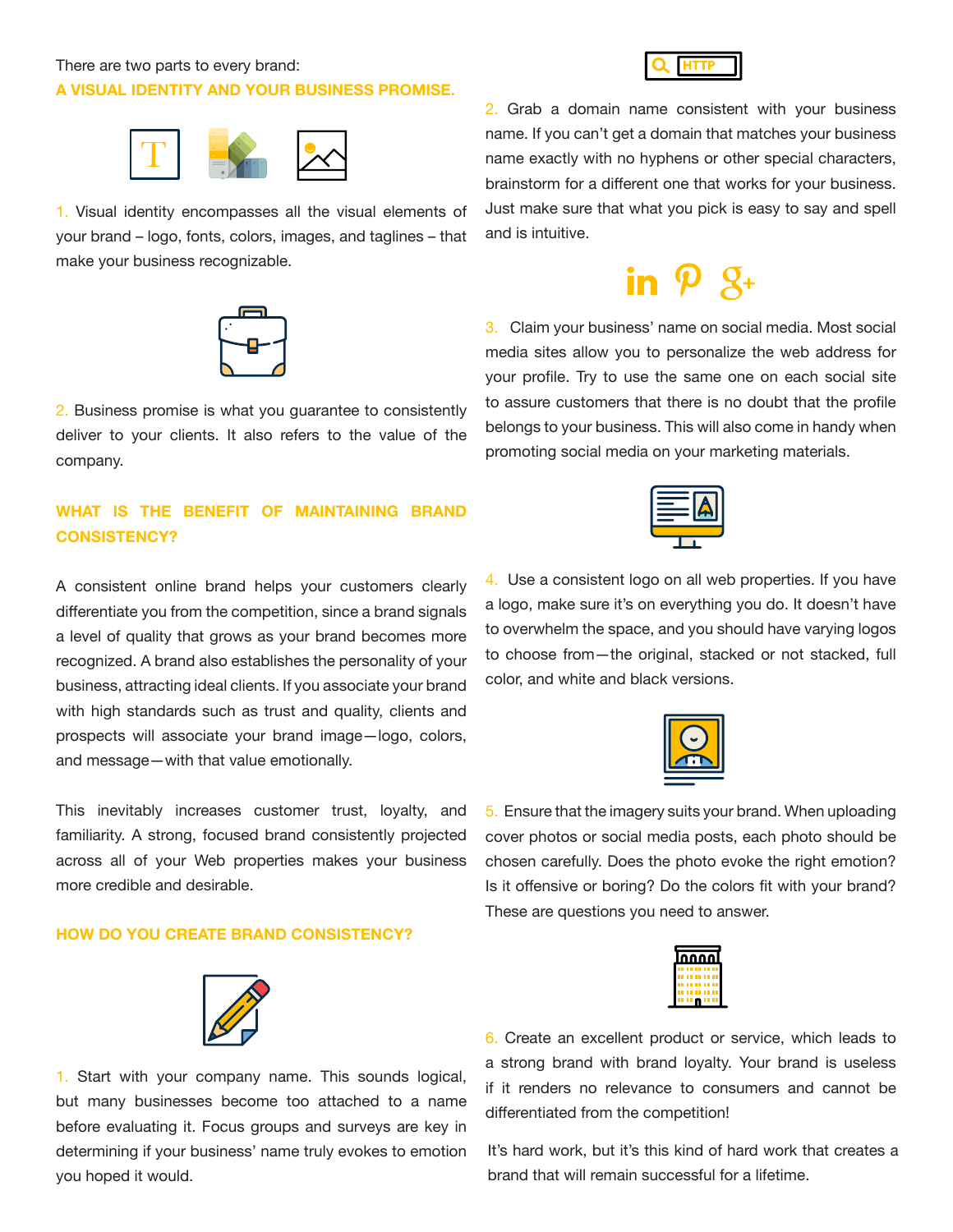### **HOW TO CREATE A COMPELLING STRATEGY FOR YOUR BRAND!**

First, let us say that your brand is more than your logo, name, or slogan—it's the entire experience your prospects and customers have with your company, product, or service.

Your brand strategy defines what you stand for, the promise you make, and the personality you convey. And while it includes your logo, color palette, and slogan, those are only creative elements that convey your brand. Instead, your brand lives in every day-to-day interaction you have with your market:

#### **1. THE IMAGES YOU CONVEY**

CHAPTER

**2. THE MESSAGES YOU DELIVER ON YOUR WEBSITE, PROPOSALS, AND CAMPAIGNS**

**3. THE WAY YOUR EMPLOYEES INTERACT WITH CUSTOMERS**

**4. A CUSTOMER'S OPINION OF YOU VERSUS YOUR COMPETITION**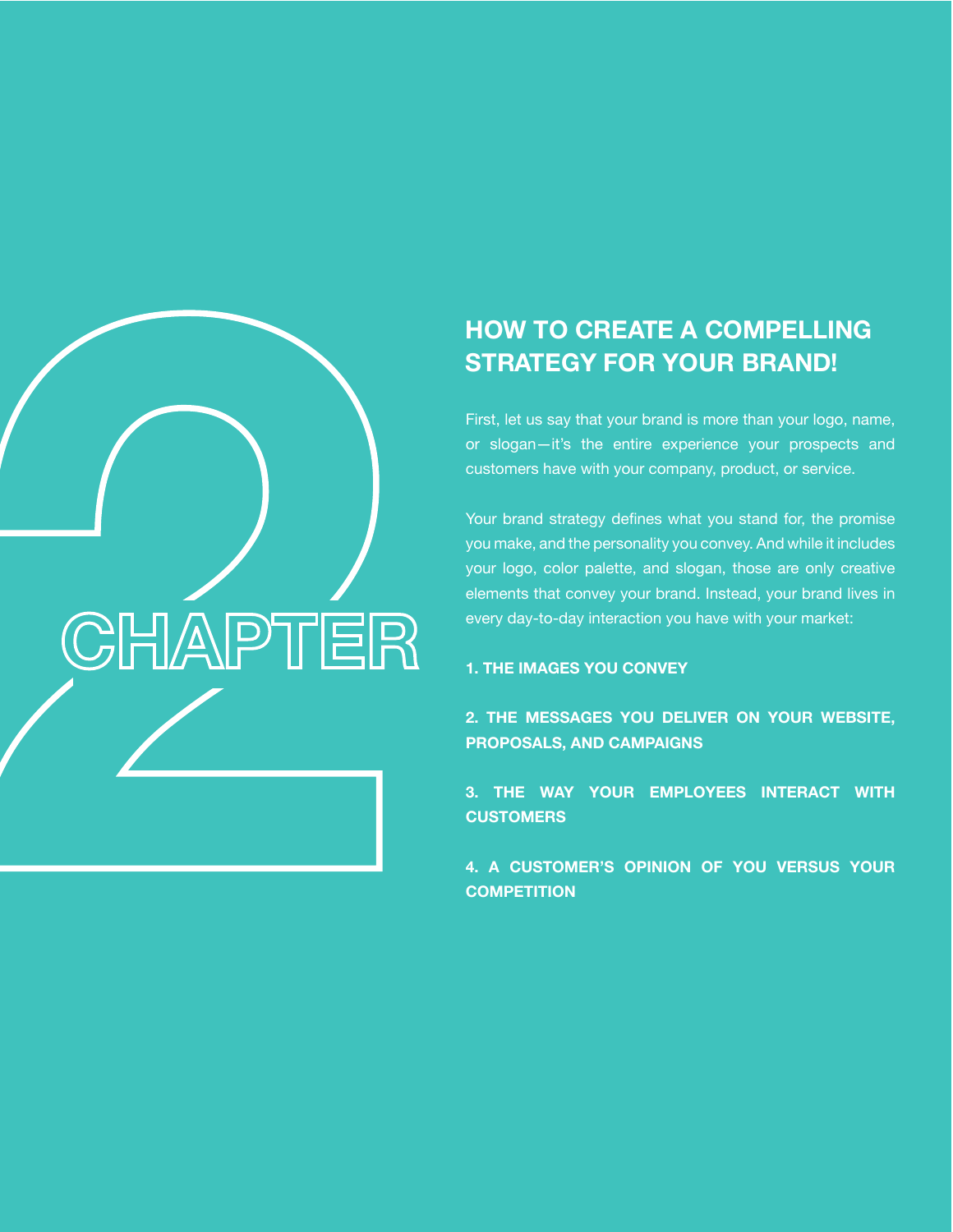# **SO WHAT'S THE VALUE OF CREATING A DEFINED BRAND STRATEGY?**

Branding is crucial for products and services sold in huge consumer markets. It's also important in B2B because it helps you stand out from your competition. Your brand strategy brings your competitive positioning to life, and works to position you as a certain "something" in the mind of your prospects and customers.

Think about successful consumer brands like Disney, Tiffany, or Starbucks. You probably know what each brand represents. Now imagine that you're competing against one of these companies. If you want to capture significant market share, start with a strong brand strategy or you may not get far. What ideas pop into consumers' heads when they see or hear your brand name?

In your industry, there may or may not be a strong B2B brand. But when you put two companies up against each other, the one that represents something valuable will have an easier time reaching, engaging, closing, and retaining customers. Successful branding also creates "brand equity:" the amount of money that customers are willing to pay just because it's your brand. In addition to generating revenue, brand equity makes your company itself more valuable over the long term.

**DOES YOUR COMPANY FOLLOW A DEFINED BRAND STRATEGY? WHICH CASE WOULD YOU FALL UNDER?**

**1. BEST CASE SCENARIO:** Prospects and customers know exactly what you deliver. It's easy to begin dialogue with new prospects because they quickly understand what you stand for. You acquire customers quickly because your prospects' experience with you supports everything you say. You can charge a premium because your market knows why you're better and is willing to pay for it.

**2. NEUTRAL CASE SCENARIO:** The market may not have a consistent view or impression of your product and company, but in general you think it's positive. You haven't thought a lot about branding because it doesn't necessarily seem relevant, but you admit that you can do a better job of communicating consistently with the market. You're not helping yourself, but you're not hurting yourself, either.

**3. WORST CASE SCENARIO:** You don't have a brand strategy, and it shows. It's more difficult to communicate with prospects and convince them to buy. They don't have an impression of your product/service or why it's better. What you do, what you say, and how you say it may contradict each other and confuse your prospects. Competitors typically have an easier time acquiring customers.

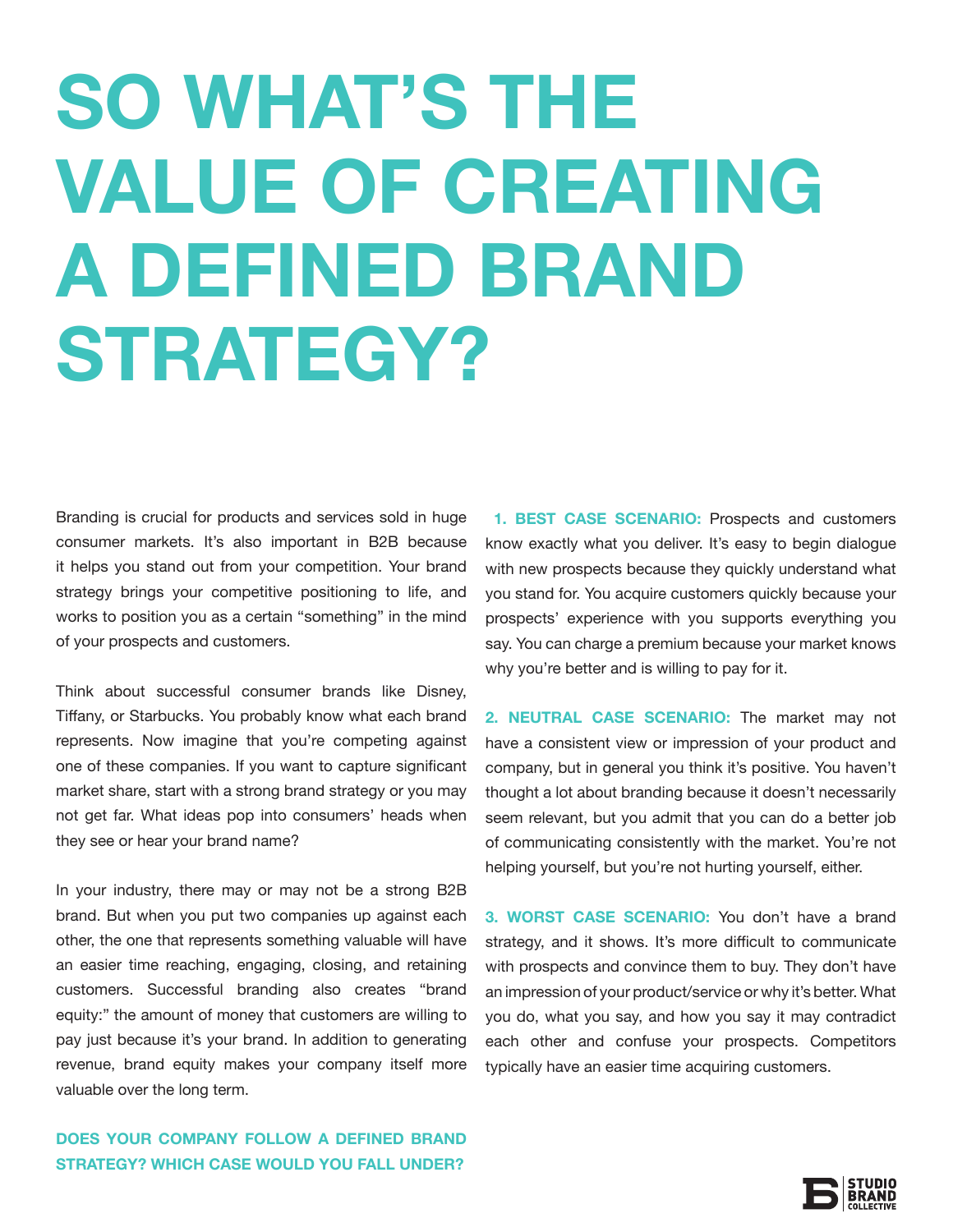## **ESTABLISHING YOUR BRAND AND YOUR BRAND'S PERSONALITY**

Creating a brand is as much about science as it is an art. The process involved in crafting your brand will be uniquely different from that of another business. The art of branding starts with the science behind marketing.

So what's the first step? Asking the right questions. Ask indepth questions to reach the right information. The better the question, the better the answer! With expectations and preconceived ideas on the table, it reduces the chance of creating a brand identity that does not embody your business value or belief.

Here are a few questions you should ask yourself before building your brand:

- **1. WHAT IS YOUR UNIQUE SELLING POINT?**
- **2. HOW DO YOU WANT YOUR CUSTOMER TO FEEL AFTER USING YOUR PRODUCT/SERVICE?**
- **3. WHAT VALUES WOULD YOU LIKE TO INSTILL IN YOUR BUSINESS?**
- **4. HOW CAN YOU SET YOURSELF APART FROM COMPETITORS?**
- **5. WHO IS YOUR TARGET AUDIENCE?**

CHAPTER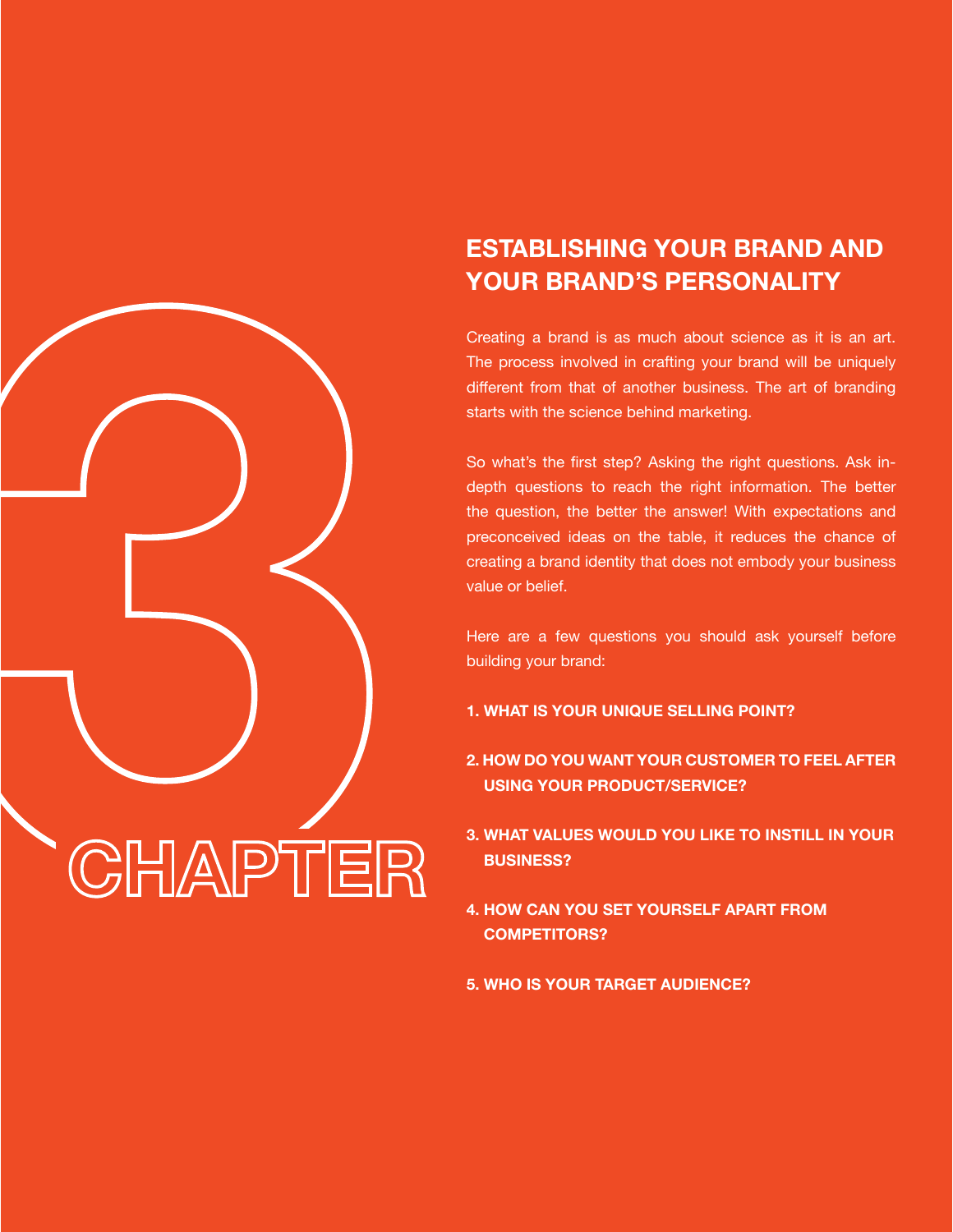# **These things take time, and if you're busy, we understand. You're running a business after all!**

However, it's still important to go through this discovery phase and force yourself to answer these important questions and more. This information will be what's used later to conduct your market research on the target audience, as well as competitor analyses. You want to make sure from the beginning that every color, design, and strategy will set you apart.

Once you've created your branding materials and established your design, it's time to establish the rest of your brand's personality. By forming a personality across all marketing materials, your mission and sales voice will remain consistent. Start with your website and, most importantly, your most informational page.

#### **1. ALL ABOUT YOU**

On a company's website, the About page is often the most important. This information will lay the groundwork for your marketing team and the rest of your marketing collateral, both online and offline.

### **2. START WITH YOUR ABOUT, MISSION, AND VISION. WHO ARE YOU?**

How did the company come to be? You can even include

an anecdote about an important moment early on in your company's history. Your mission and vision should be clear and concise; no more than three sentences each. From there, move on to employee bios and showcasing the best of their skills and personalities. Here's where you can get creative and show off your company's talent.

#### **3. LET'S GET SOCIAL**

Social media's casual atmosphere makes it another great avenue for creativity and showing a different side of your company. Don't be afraid to show personality through behind-the-scenes photos and extra tidbits about the company. Not every post here has to have a sale in mind. Instead, promote your company's brand recognition and introduce yourself to potential new customers.

#### **4. TRADITIONAL BRANDING MATERIALS**

A brochure isn't just a piece of paper. For many companies, a brochure or direct mail piece may still be a great way to introduce your company, so make sure it's a great first impression. Get creative with your designs to set your company apart from the competition. Even something as simple as upgrading from a traditional trifold brochure to a bi-fold can update a company's look.

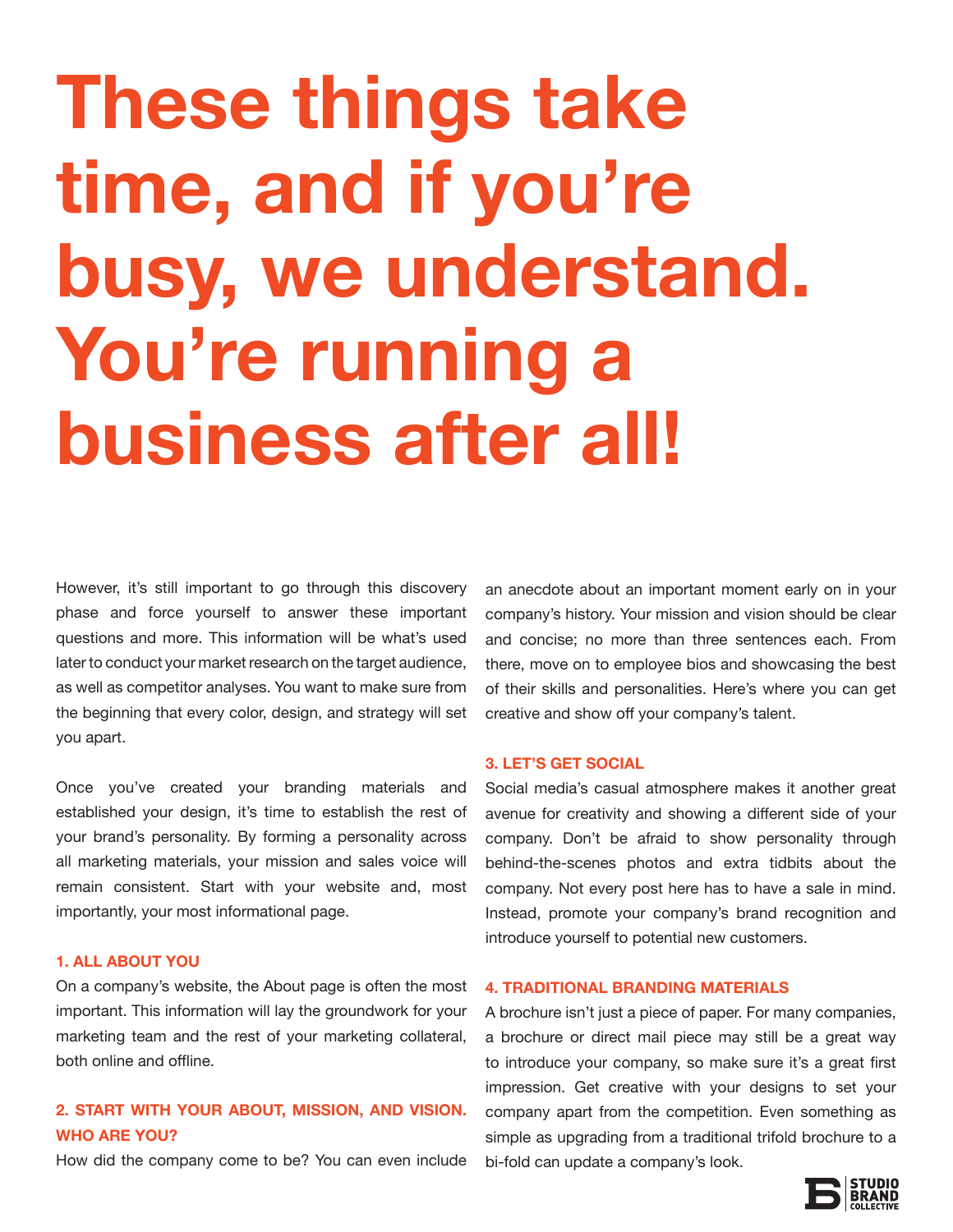### **KNOWING YOUR COMPETITOR WHEN BRANDING**

A competitor analysis should be one of your first steps when creating or updating your brand, and should be an integral part of your branding strategy. Find out what businesses in your industry and area are doing and how you differ from them! So, what should you look for?

● What is their **BRANDING** like? Take a look at their logo, colors, etc. You won't want to make your branding too similar to a competitor.

● Do they have an online **PRESENCE**? See if they are on social media and have a fully functioning website.

● How's their **REPUTATION**? Check out Yelp, Facebook, and Google reviews to learn more about what their customers think of them. If they're positive, what are they doing right? If they're negative, what are they doing wrong?

● How **INFORMATIVE** is their website? While you don't want your website to be a never ending book, you still want to be informative. See what your competitors are up to and how you could improve your own website.

● Are they involved in their **COMMUNITY**? If a business is well-established, they will most likely (and should) have a community involvement aspect as a part of their branding.

● How is their **BRAND AWARENESS**? Do you see them in the media, winning awards, or the focus of your industry?

CHAPTER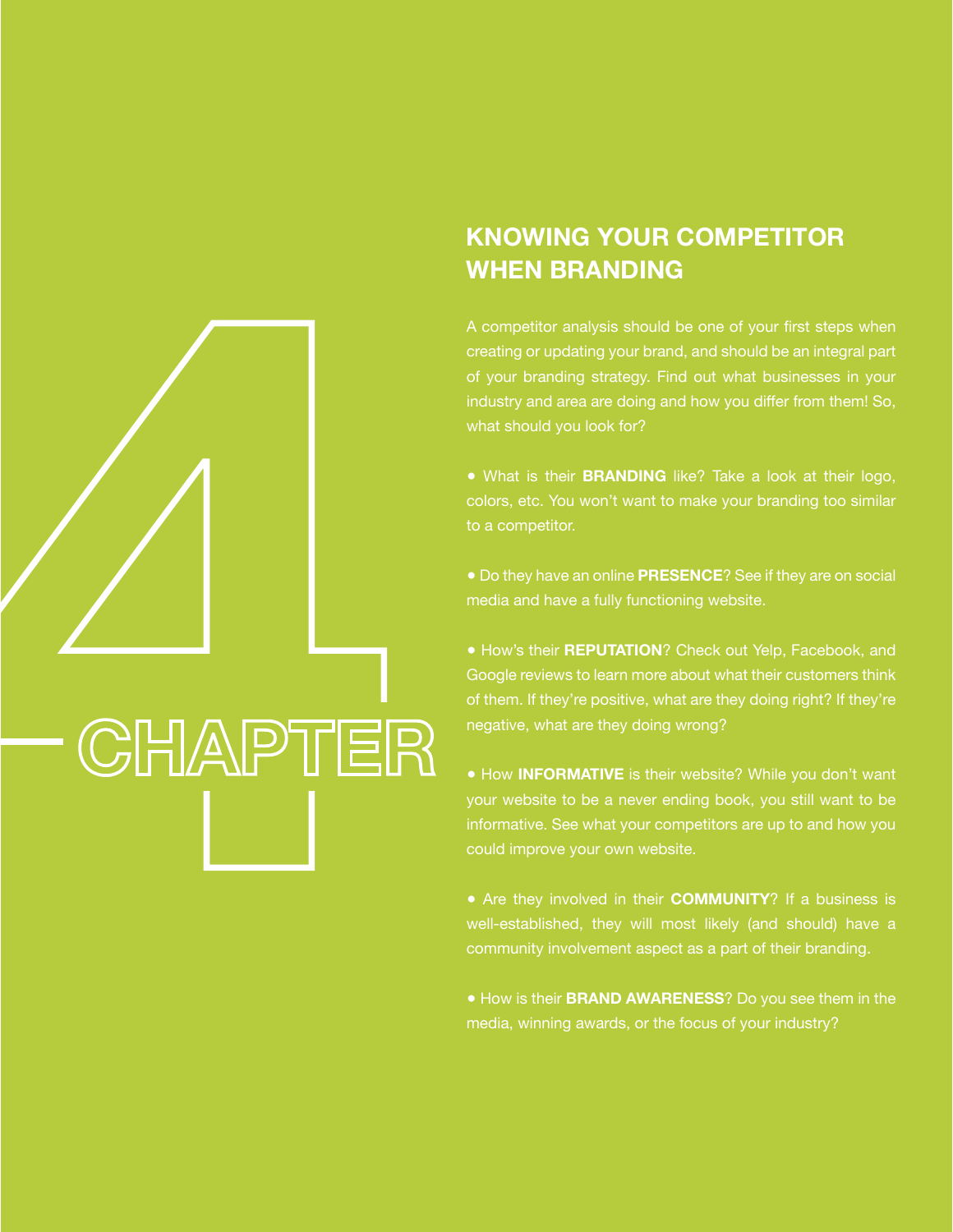## **SO, YOU'VE CREATED A BRAND AND DRAFTED A ROAD MAP TO SUCCESS. NOW WHAT?**

If you've successfully made it here, you'll likely be surprised at how many items you didn't think about in the beginning. But hopefully, your branding strategy will have provided a solid plan for success.

If it's an established business, the rebranding process itself is as challenging as it is rewarding, but it is just the beginning of platforms, from its business cards to its vehicle fleet. And for an existing company, it's almost always unrealistic to "flip the switch" on a new brand and change everything simultaneously. Yet, it's important to roll out the branding within a reasonable timeframe to avoid confusion with your target audience and

CHAPTER

strategy, implementation, and careful execution. With a prioritized checklist as a guide, your company can implement its new look in a manageable way, while still making a splash.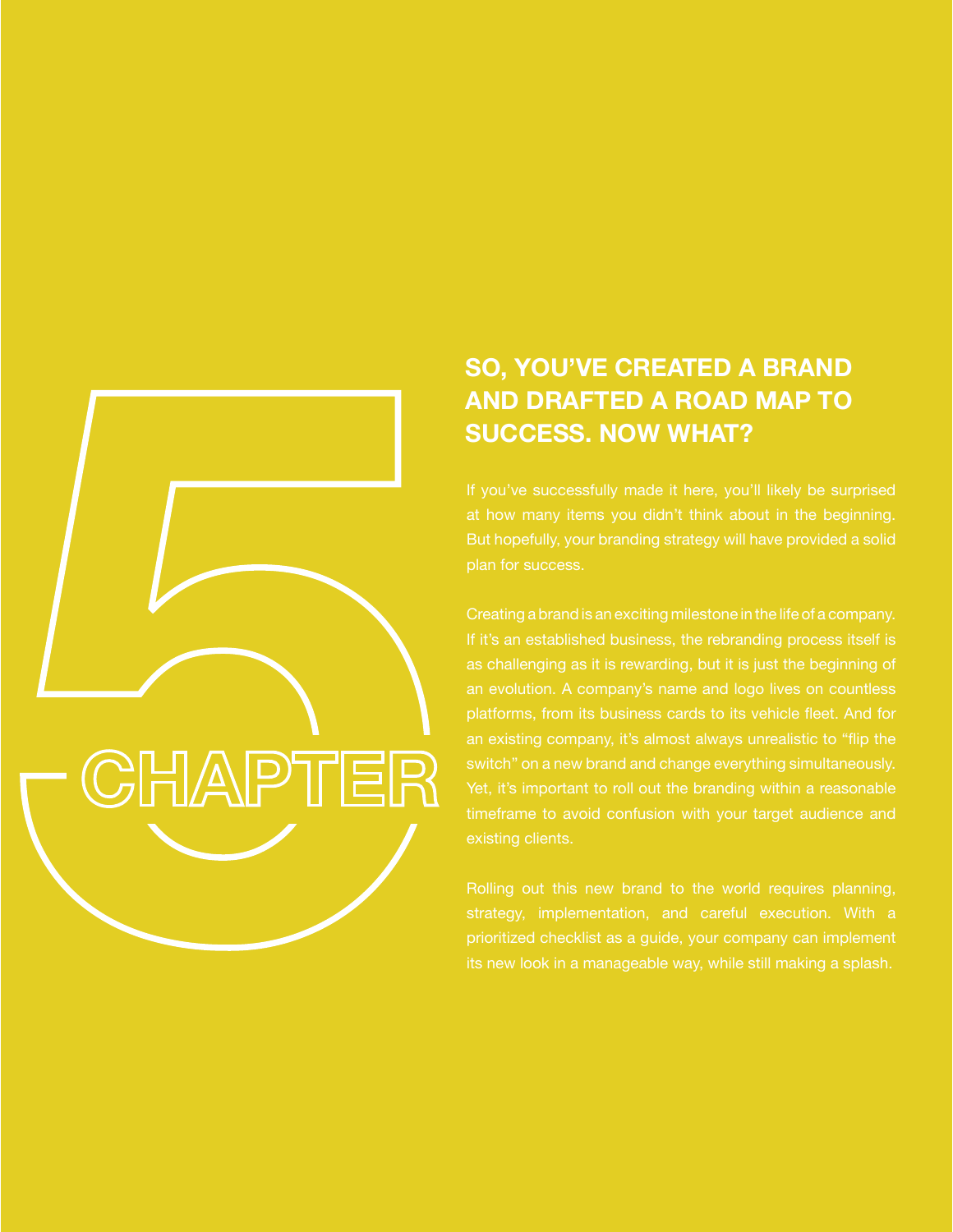# **USE THIS** CHECKLIST

**AS A GUIDE WHEN CONSIDERING HOW TO TACKLE THE CONVERSION:**

| WEBSITE                                                                                                                                                                                                            | <b>SOCIAL MEDIA</b>                                                                                                                                                                               |
|--------------------------------------------------------------------------------------------------------------------------------------------------------------------------------------------------------------------|---------------------------------------------------------------------------------------------------------------------------------------------------------------------------------------------------|
| Register a new domain name.                                                                                                                                                                                        | Facebook will let you change the name of<br>your page if you have less than 200 likes, but                                                                                                        |
| Design and build your new website or change<br>the brand name and logo on your existing site.                                                                                                                      | it doesn't change the URL. You might want<br>to create a new Facebook page and link to it<br>on your old one, encouraging followers to like<br>your new page                                      |
| If you have a new website, consider whether<br>you will be retaining the old site and, if so, you<br>might consider putting an announcement on<br>your old site inviting users to click through to<br>the new one. | Create a new Twitter account and copy across<br>your list of those that you follow - many of<br>them will follow you back in return.                                                              |
| changing<br>lf<br>you're<br>your<br>existing<br>site,<br>remember to update all your page titles, meta-<br>descriptions, and meta-tags.                                                                            | Tweet about your new brand and link to your<br>new Twitter account. It is worth repeating this<br>step from time to time for several weeks, and<br>then intermittently over the first 3-6 months. |
| Add a blog post or news item to your website<br>to announce the new brand.                                                                                                                                         | Be sure to update your links on your website<br>to your new accounts.                                                                                                                             |
| Update your keywords for SEO.                                                                                                                                                                                      |                                                                                                                                                                                                   |
| Update your listings in online directories.                                                                                                                                                                        |                                                                                                                                                                                                   |
| Send your updated brand to any other                                                                                                                                                                               |                                                                                                                                                                                                   |

websites that mention you and link to your site